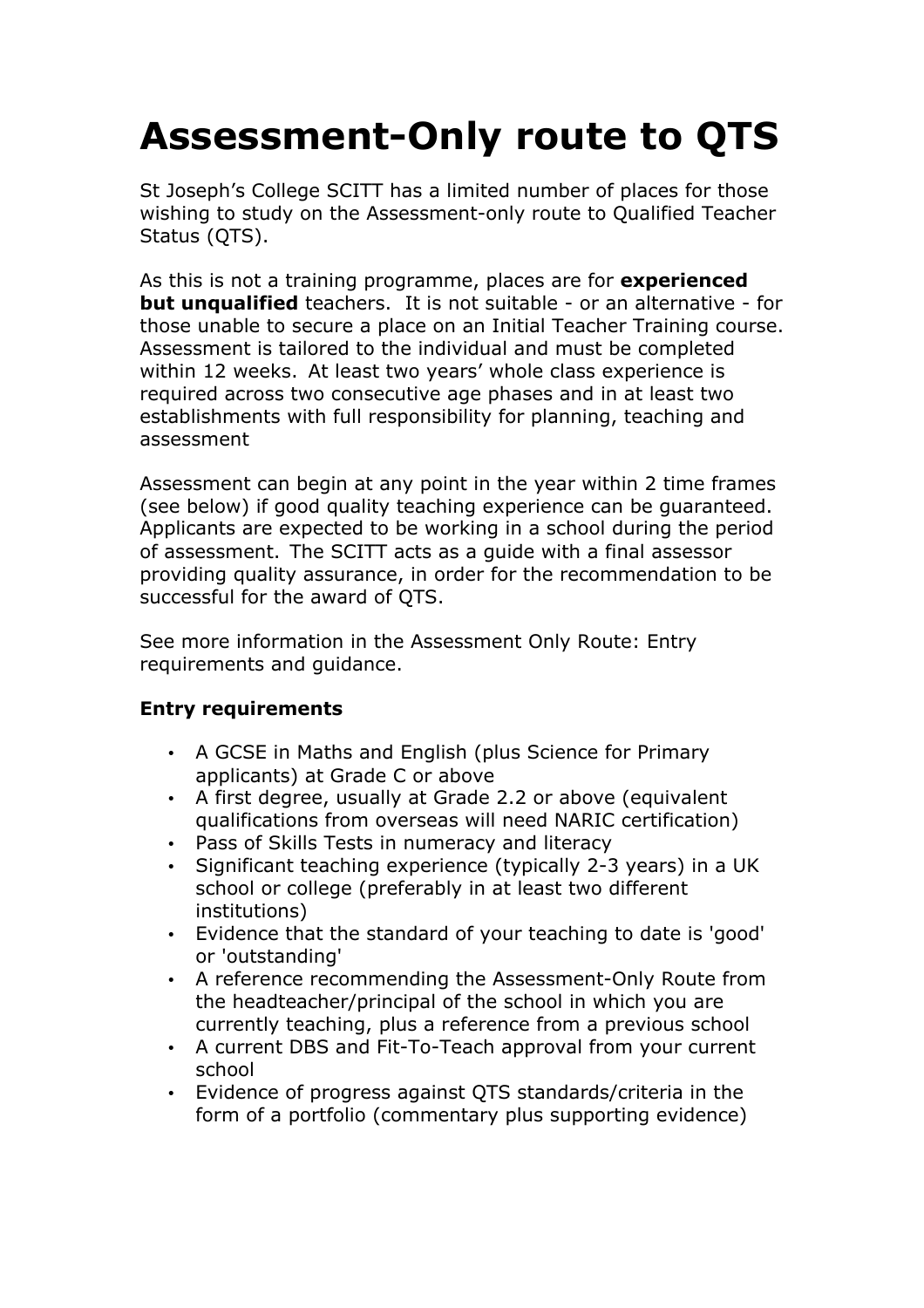## **Application and fees**

You must:

- complete and submit the expression of interest form and, when asked, the application form
- attend an interview at St. Joseph's College SCITT at which you will bring and present your portfolio of evidence showing your progress towards QTS

This route costs £2,350, with extra CPD sessions at £50 each if required or desired

If you are paying all or part of the cost yourself that must be by arrangement through your school. Invoices will only be sent to schools.

You can apply for assessment either from November to March or March to July. The annual deadlines for each assessment period are:

- 31 October for November to March
- 31 January for March to July

Successful applicants will:

- complete an Assessment Action Plan with the help of in-school mentors which will be approved by the SCITT Management Board
- be observed and mentored regularly by in-school staff (at least one weekly lesson observation to be carried out by your school mentor, followed by feedback)
- Successfully pass a Final Moderation day, with a SCITT assessor

### **The final assessment**

- Two lesson observations across consecutive Key Stages
- Submission of a portfolio of evidence with six short 750 word commentaries.
- Discussion with your mentor or Head Teacher

### **Expectations of your employer**